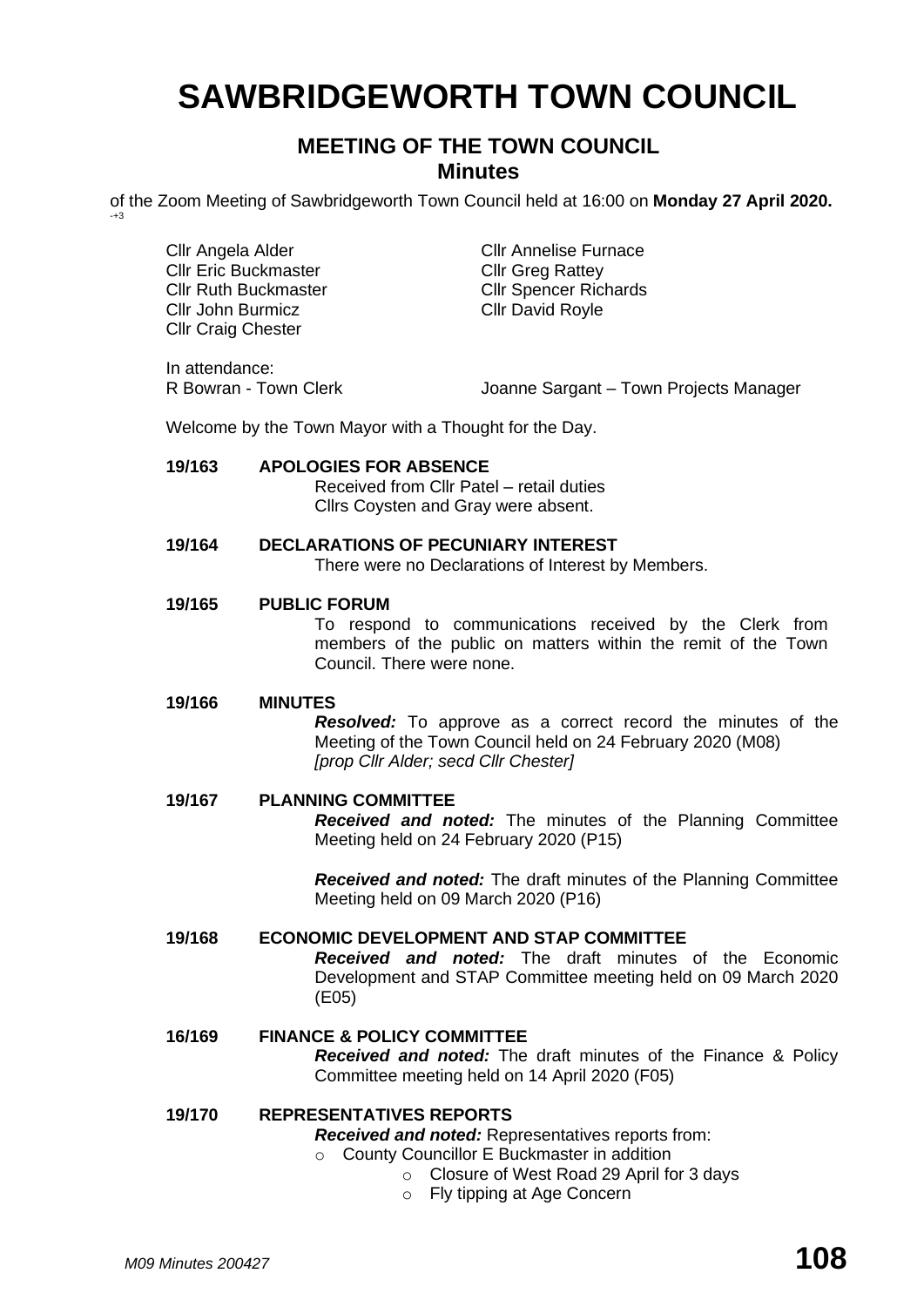- o New railings at New Mexico ordered, cost of £10,000
- o New signs for traffic lights at junction of Knight Street and Station Road.
- o ARUP development proposal under consideration but no available funding yet
- o Proposed double yellow lines at Three Mile Pond could be extended in the future
- o Consultations imminent for Sheering Mill Lane oneway, 20mph zone, Burnside double yellow lines, School Lane waiting restrictions and Bullfields and Fairway parking restrictions,
	- Q. Double yellow line at second corner in Sheering Mill Lane? A. Will be publicised on social media to ask for it to be done.
- o Town Twining signs need final agreement with Clerk.
- o District Councillor R Buckmaster in addition
	- o COVID19 report at 19/171
- o Other Representatives & Champions
	- o Cllr Royle Dep Mayor, Schools and Footpaths ■ VE Day poster to be circulated
	- o Cllr R Buckmaster SYPRC and RHSO
		- Small business grants for SYPRC, apparently one can be applied for.

# **19/171 CORONAVIRUS PANDEMIC**

To brief members on the latest information available on matters relating to the conduct of the Town Council:

- Hertfordshire County Council
	- o Publishing regular updates
	- o County wide; Team Help and Herts Help
	- o Most roadworks postponed or delayed until May
		- Q. When will brown bin collections resume? A. Will try and find out.
		- Q. Can utilities work be accelerated?
- **Fast Herts District Council** 
	- o Retailers' grants £18.6m, other grants £10.1m
	- o Operation Shield Of 580 people contacted, 404 said they did not need help. 69 could not be contacted and 10 had died.
	- o Thanks to Cllr Rattey and Joanne Sargant for progressing with retailers and businesses.
- Market and businesses update
	- o
- Conduct of council meetings
	- o Will continue via Zoom
		- Q. Can recording be uploaded to web-site. A. JS to find out from Rubber Cheese.
		- Q. Now we have virtual meetings, has the Decision Group been discontinued? A. Yes.
- Sawbridgeworth Cemetery
	- o Following ICCM guidance, police will be called to disperse gatherings.
		- Q. Are there more funerals than average? A. No, majority are cremations.
		- Q. How many have died of COVID19? A. Not possible to say as we do not have that data.